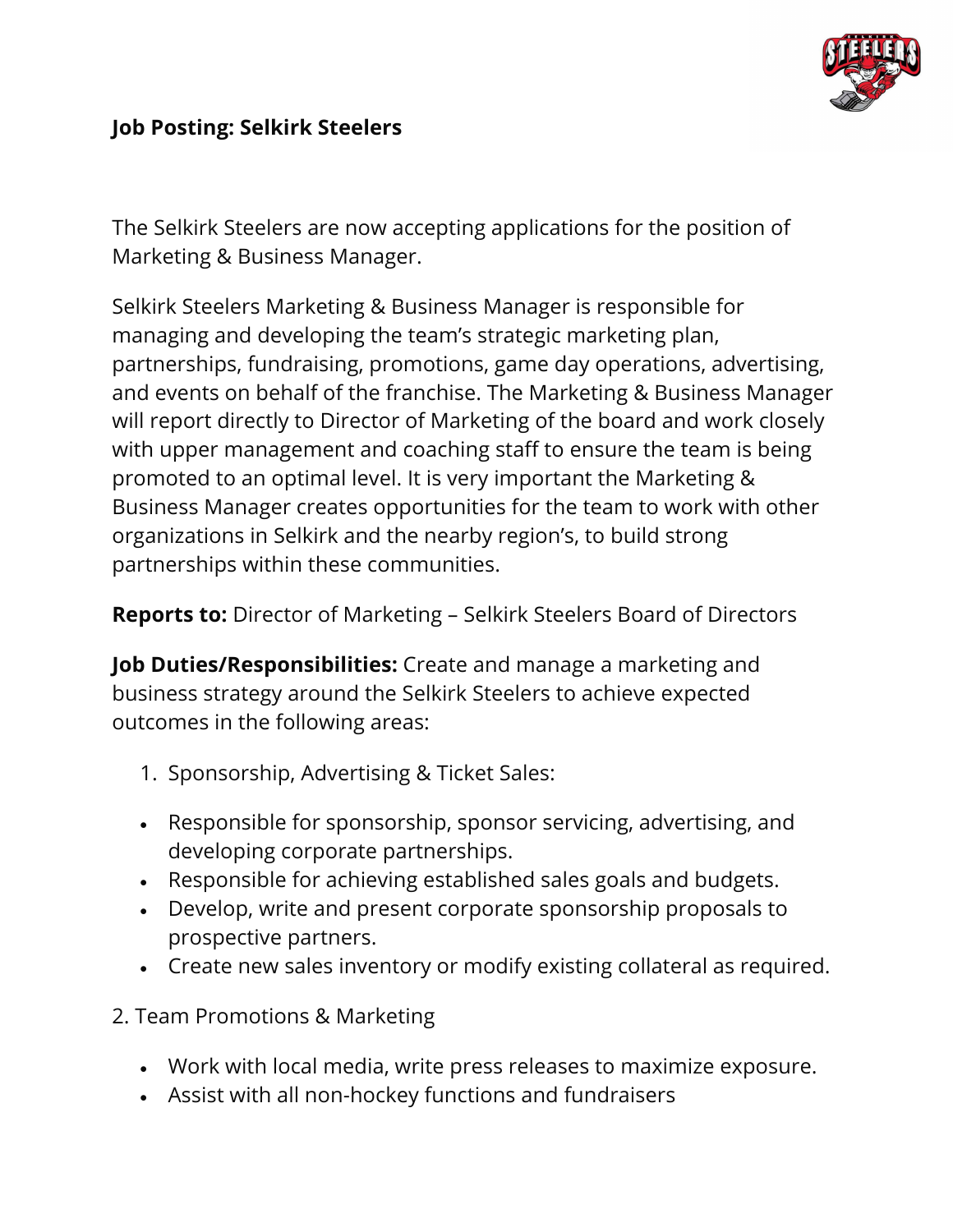

- Website management and social media marketing plans.
- Build the brand and image of the Selkirk Steelers in the community and among its peers in the Manitoba Junior Hockey League.
- Oversee Season Ticket sales, marketing strategies, data base, follow ups and deliveries.
- Lead roll on 50/50 with lotteries and game day operations
- Work in conjunction with the Manitoba Junior Hockey League to promote league corporate sponsorship.
- 3. Community Networking
	- Work with community organizations to promote the Steeler brand
	- Promote community activities as required.
	- Respond to fan and partnership requests.
- 4. Game Day Operations
	- Recruit and manage volunteers to optimize the fan experience and staff volunteers for the day
	- Manage game day preparations and coordination of game day events.
	- PA and Video Scripting, Pre-game testing in arena, Promotion Equipment, Balancing, reconciling and depositing cash.

## **Assets Required**

- Strong project management and writing/editing skills.
- Ability to communicate clearly and effectively with individuals or groups of people.
- Sports enthusiast, energetic, creative.
- Self-motivated and able to work independently on multiple projects and tasks in a fast-paced environment.
- Positive attitude and a strong commitment to the franchise.
- Passionate about hockey and making a difference in your community.